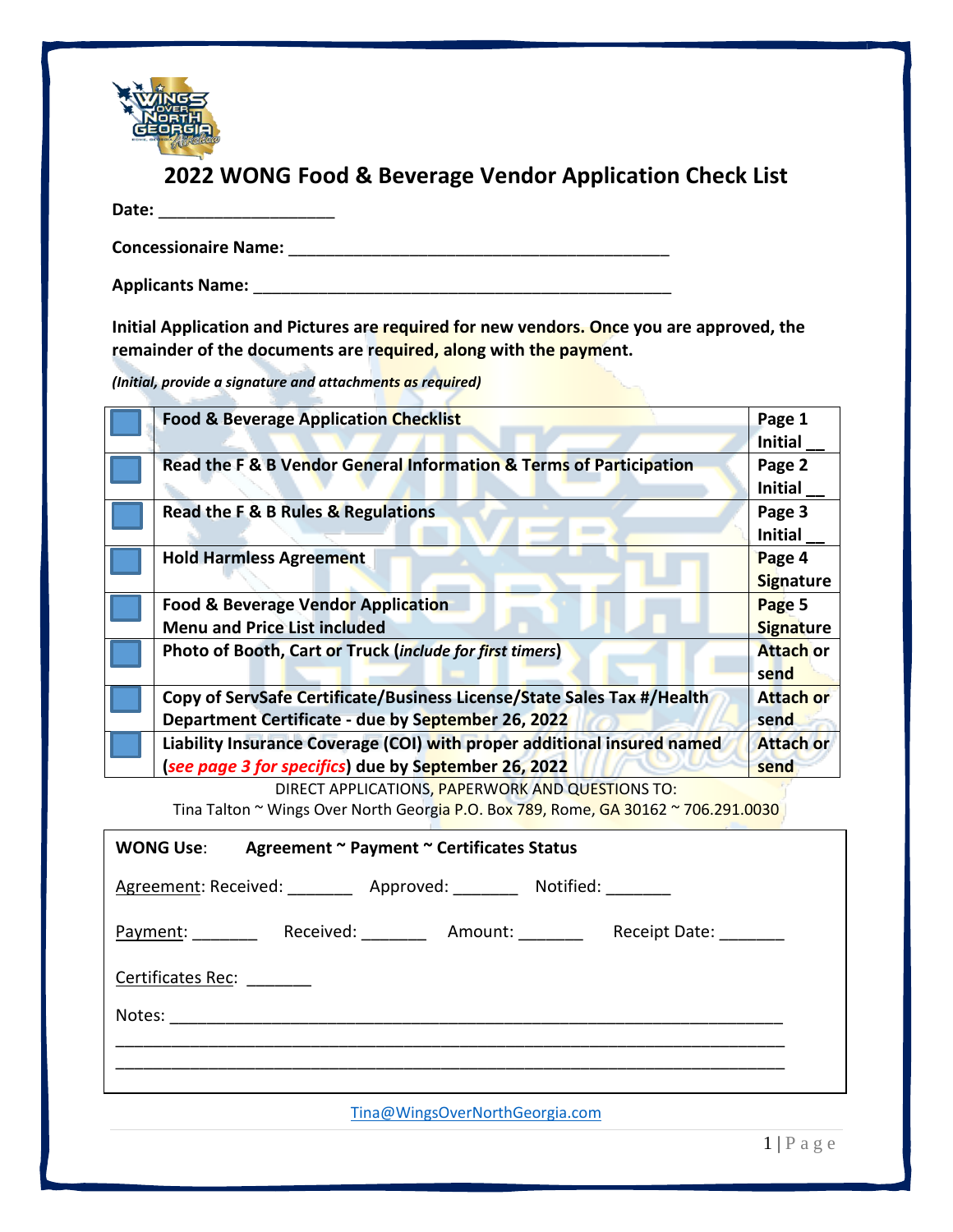

## **Food & Beverage Vendor Information & Terms of Participation**

#### **GENERAL INFORMATION:**

- **Show Dates:** Saturday, October 15 and Sunday, October 16, 2022
- **Date**: Vendor Set-Up Day Friday, October 14, 2022
- **Hours of Operation**: 9:00 AM 5:00 PM both Saturday and Sunday
- **Event Location**: 304 Russell Field Rd., NE, Rome, GA 30165
- **Projected Attendance**: 30,000+ for the weekend
- *Event will be held rain or shine, excluding Acts of God.*

#### **BOOTH SPACE & FEE**:

- \$300-\$500 for a Push Cart/Kiosk based on size: Payment due\* to secure your space *(non-refundable)*
- \$2,000 per Booth or Truck *(primary food)* Up to 25' Payment due\* to secure your space *(non-refundable)*
- \$1,200 per booth *(supplemental food)* Up to 10' Payment due\* to secure your space *(non-refundable)*
- Vendors must be self-sufficient with all necessary equipment needed to conduct their business; tables, chairs, tent (*if applicable*), weights and electricity. You must use a "quiet" generator and all power cords must be secured and taped down. You are responsible for your own payment system and have enough change to manage the event.

#### **PAYMENT**:

- Must be included with the application.
- Credit card (*all accepted, 3% cc fee*)
- Make checks out to *Wings Over North Georgia*
- Payment will not be secured until notification of acceptance is made.

#### **APPLICATION**:

- Applications are available online under the Food & Beverage Tab a[t www.WingsOverNorthGeorgia.com](http://www.wingsovernorthgeorgia.com/)
- Deadline for applications is July 31, based on availability.
- Application must be complete with the required items and payment submitted for consideration.
- *Selection and approval will be the sole discretion of WONG. Selection of vendors is based, in part, on menu items offered, as well as value to our attendees, with preference given to vendors that offer unique cuisine and reasonable prices.*
- Once the F & B Vendor Space is full, you may be placed on a waiting list.

#### **CANCELLATION POLICY**:

There are no cancellations, rain dates or refunds due to weather or air show accidents, etc.

#### **IMPORTANT DATES:**

Sunday, July 31, 2022 Application Process Closes Monday, September 26, 2022 (COI) Insurance Certificate, ServSafe Certificate, Business License, State Sales Tax #, Health Department Certificate all due Friday, October 14, 2022 Vendor Set-Up Day (8:00 AM – 4:00 PM) Sunday, October 16, 2022 Vendor Tear Down (After 5:00 PM)

#### **VENDOR WORKER PASSES & PARKING**:

- Each booth will be furnished (4) Weekend Vendor Passes and (2) Vendor Parking Passes
- Additional Passes are available for \$15.00 each (*must be purchased prior to show weekend)*
- There is a designated parking area which you will be shown at check-in. You are responsible for picking up the packet and distribute your passes to your respective workers.

#### **NO GUARANTEE OF RESULTS**:

• While we are committing a significant effort toward the promotion of this airshow within means, WONG does not guarantee any results from vending, nor does it guarantee a number of attendees.

**Signature: \_\_\_\_\_\_\_\_\_\_\_\_\_\_\_\_\_\_\_\_\_\_\_\_\_\_\_\_\_\_\_\_\_\_\_\_\_\_\_\_\_\_\_\_\_\_\_\_\_\_\_\_\_\_\_\_\_\_\_\_\_\_ Date: \_\_\_\_\_\_\_\_\_\_\_\_\_\_\_\_\_\_\_\_\_\_\_\_\_\_\_**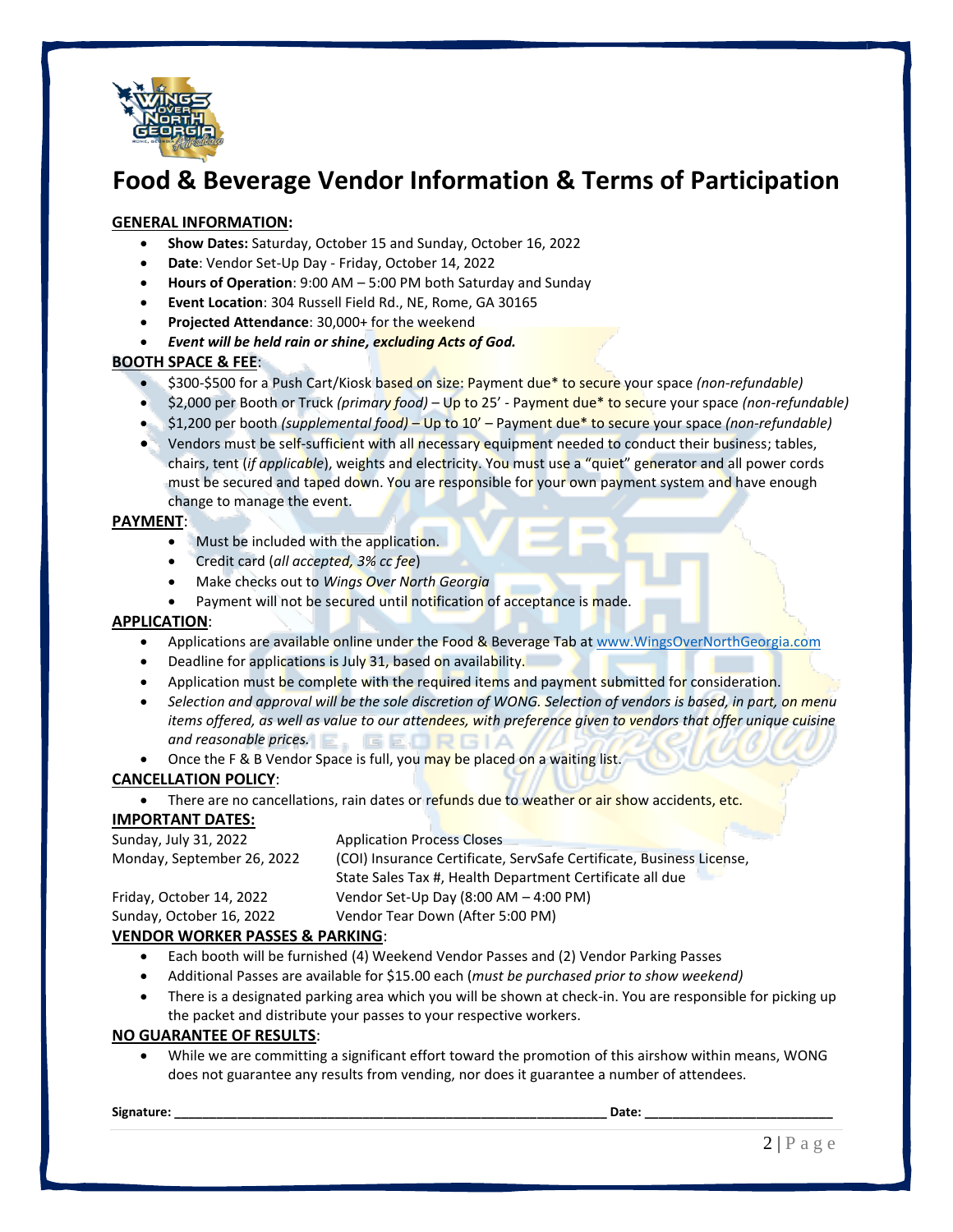

## **Food & Beverage Vendor Rules and Regulations**

#### **BOOTH SALES**:

• **Beverages**: If approved for a vendor location all Bottled Water, Soda products and Ice will be your responsibility to provide. *We do require that all vendors have their beverage prices the same as listed below. The price structure is as follows:*

Water – 16 - 20oz. bottles – \$2.00 per bottle Soda – 12 - 20oz. can/bottles - \$3.00 per bottle Ice – will be each vendor's responsibility.

- **Sale Items**: Event management & sponsoring entity has the right to accept or reject any applications & reserves the right to refuse food and beverages being offered by vendor. All applications will be reviewed and accepted on these guidelines. If you have listed items that are not accepted, you will be notified of what items were accepted. No items may be sold unless first approved by the air show management.
- Vendors must be self-sufficient with all equipment needed to conduct their business; tables, chairs, tent (*if applicable*), weights and electricity. You must use a "quiet" generator and all power cords must be taped down. You are responsible for your own payment system and change needed for the weekend.
- *Your location must display the name of the business and a POSTED menu with the price of all items that were approved by the show. No substitutions without prior notification.*
- Your organization must adhere to professional business behavior, attire and cleanliness. The Vendor and/or his agents will not attempt to solicit in the common areas and/or in such a manner as to infringe on the ability of other Vendors to conduct their operations.
- All food and beverage must be sold from your booth (no peddling or hawking wares in the crowds or away from your booth unless prior approved by WONG.)
- **Note:** The Vendor agrees to keep the rented space occupied by a representative during all the posted hours of the show. **Vendor Operating Hours**: Airshow hours of operation: **Saturday, 10/15, 9:00 AM – 5:00 PM and Sunday, 10/16 - 9:00am - 5:00pm**
- Absolutely no rights to exclusivity are granted or implied to vendors at this event. Where necessary, every effort will be made by air show management to keep similar or like vendors minimized and/or separated in different areas within the show venue.
- **Insurance**: It is required that you carry minimum \$1,000,000 liability insurance to protect yourself, Russell Regional Airport & Wings Over North Georgia, LLC against loss, injury, or property damage while vending your wares at the air show. This certificate is due to the WONG office by September 26, 2022. **Wings Over North Georgia, Floyd County and Russell Regional Airport, will be an additional insured. Physical address for the Russell Regional Airport is: 304 Russell Field Rd., NE, Rome, GA 30165**
- **Security**: Continuous security patrols are provided 24/7 throughout the event activities. Wings Over North Georgia Air Show is not responsible for any loss that you may incur.
- **Set Up, Load In & Parking Instructions:** The Richard B. Russell Regional Airport facility is located at: **304 Russell Field Rd., NE, Rome, GA 30165**

Vendor set-up is on Friday 8:00 AM–4:00 PM. All F&B Vendors are required to be set up on Friday as instructed. Vendors will check-in at the Vendor Check-In and be directed to your booth location. Once you have unloaded your trailer, tent, equipment, and merchandise; you **must** relocate your vehicle from the air show ramp area to the reserved vendor/exhibitor parking areas as you will be instructed for each day of the show. You will need to inform your workers.

• **Clean Up Requirements**: Each vendor must keep their booth area clean of all potential hazards, oil and waste contaminants or health risks. Grease, oil and wastewater must be containerized and carried away from the venue site. DO NOT POUR oil or wastewater in public areas. You will be fined \$300 should your area be left in disrepair upon your departure. This will also exclude you from an invitation to return.

**Signature: \_\_\_\_\_\_\_\_\_\_\_\_\_\_\_\_\_\_\_\_\_\_\_\_\_\_\_\_\_\_\_\_\_\_\_\_\_\_\_\_\_\_\_\_\_\_\_\_\_\_\_\_\_\_\_\_\_\_\_\_\_\_ Date: \_\_\_\_\_\_\_\_\_\_\_\_\_\_\_\_\_\_\_\_\_\_\_\_\_\_\_**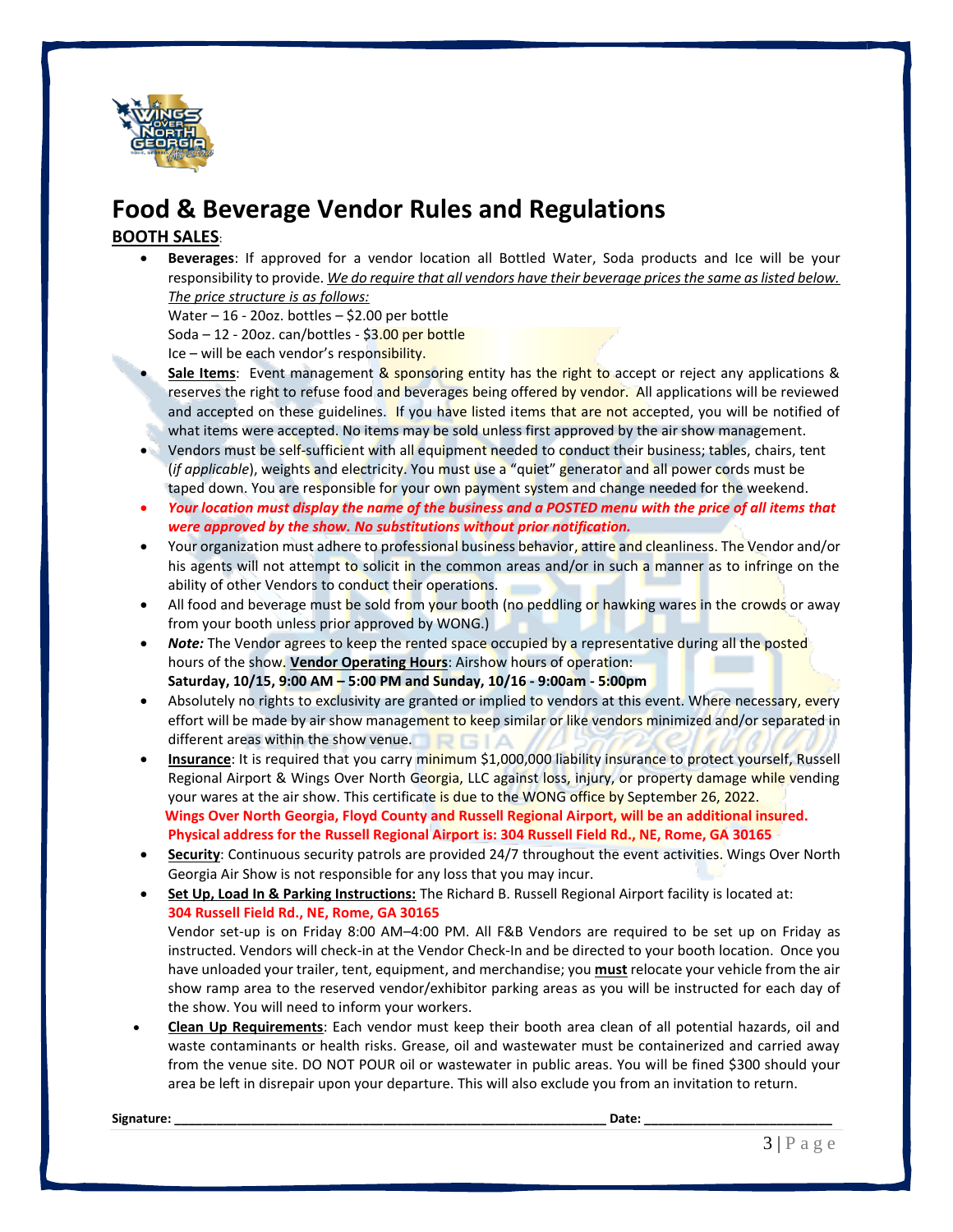

# **Food & Beverage Vendor Hold Harmless Agreement**

| I AGREE TO ABIDE BY THE RULES AND REGULATION ESTABLISHED by JLC AIRSHOW MANAGEMENT, LLC and WINGS OVER<br>NORTH GEORGIA. The Richard B. Russell Regional Airport, Wings Over North Georgia, its officers, agents, employees, volunteers,<br>and other representatives shall not be held liable for and hereby released from liability from any damages, loss, harm or injury to<br>the person or property of the vendor or any of its officers, agents, employees, volunteers, and other representatives, resulting<br>from theft, fire, water, weather, accident or other reason. The vendor shall indemnify, defend or protect Richard B. Russell<br>Regional Airport, Wings Over North Georgia and hold harmless from any and all claims, demands, suits, liability, damages, loss<br>expenses, attorney fees and expenses or any other nature which might result from or arise out of any action or failure to act on<br>part of the vendor or any of its officers, agents, employees, volunteers or any other representatives. By my signature below, I<br>agree to the above statement. Further, I hereby grant full permission to Wings Over North Georgia or authorized agents to use<br>any photographs, videos, recordings or any other record of this event for any legitimate sales, marketing and promotional<br>purposes. |       |
|-----------------------------------------------------------------------------------------------------------------------------------------------------------------------------------------------------------------------------------------------------------------------------------------------------------------------------------------------------------------------------------------------------------------------------------------------------------------------------------------------------------------------------------------------------------------------------------------------------------------------------------------------------------------------------------------------------------------------------------------------------------------------------------------------------------------------------------------------------------------------------------------------------------------------------------------------------------------------------------------------------------------------------------------------------------------------------------------------------------------------------------------------------------------------------------------------------------------------------------------------------------------------------------------------------------------------------------------|-------|
| Signature:                                                                                                                                                                                                                                                                                                                                                                                                                                                                                                                                                                                                                                                                                                                                                                                                                                                                                                                                                                                                                                                                                                                                                                                                                                                                                                                              | Date: |
| (APPLICATION WILL NOT BE ACCEPTED WITHOUT SIGNATURE)                                                                                                                                                                                                                                                                                                                                                                                                                                                                                                                                                                                                                                                                                                                                                                                                                                                                                                                                                                                                                                                                                                                                                                                                                                                                                    |       |
| <b>Print Name:</b>                                                                                                                                                                                                                                                                                                                                                                                                                                                                                                                                                                                                                                                                                                                                                                                                                                                                                                                                                                                                                                                                                                                                                                                                                                                                                                                      |       |
|                                                                                                                                                                                                                                                                                                                                                                                                                                                                                                                                                                                                                                                                                                                                                                                                                                                                                                                                                                                                                                                                                                                                                                                                                                                                                                                                         |       |
| On Site Contact and Phone Number:                                                                                                                                                                                                                                                                                                                                                                                                                                                                                                                                                                                                                                                                                                                                                                                                                                                                                                                                                                                                                                                                                                                                                                                                                                                                                                       |       |
|                                                                                                                                                                                                                                                                                                                                                                                                                                                                                                                                                                                                                                                                                                                                                                                                                                                                                                                                                                                                                                                                                                                                                                                                                                                                                                                                         |       |
| <b>WONG Signature:</b>                                                                                                                                                                                                                                                                                                                                                                                                                                                                                                                                                                                                                                                                                                                                                                                                                                                                                                                                                                                                                                                                                                                                                                                                                                                                                                                  | Date: |
| ROME, GEORGIA                                                                                                                                                                                                                                                                                                                                                                                                                                                                                                                                                                                                                                                                                                                                                                                                                                                                                                                                                                                                                                                                                                                                                                                                                                                                                                                           |       |
|                                                                                                                                                                                                                                                                                                                                                                                                                                                                                                                                                                                                                                                                                                                                                                                                                                                                                                                                                                                                                                                                                                                                                                                                                                                                                                                                         |       |
|                                                                                                                                                                                                                                                                                                                                                                                                                                                                                                                                                                                                                                                                                                                                                                                                                                                                                                                                                                                                                                                                                                                                                                                                                                                                                                                                         |       |
|                                                                                                                                                                                                                                                                                                                                                                                                                                                                                                                                                                                                                                                                                                                                                                                                                                                                                                                                                                                                                                                                                                                                                                                                                                                                                                                                         |       |
|                                                                                                                                                                                                                                                                                                                                                                                                                                                                                                                                                                                                                                                                                                                                                                                                                                                                                                                                                                                                                                                                                                                                                                                                                                                                                                                                         |       |
|                                                                                                                                                                                                                                                                                                                                                                                                                                                                                                                                                                                                                                                                                                                                                                                                                                                                                                                                                                                                                                                                                                                                                                                                                                                                                                                                         |       |